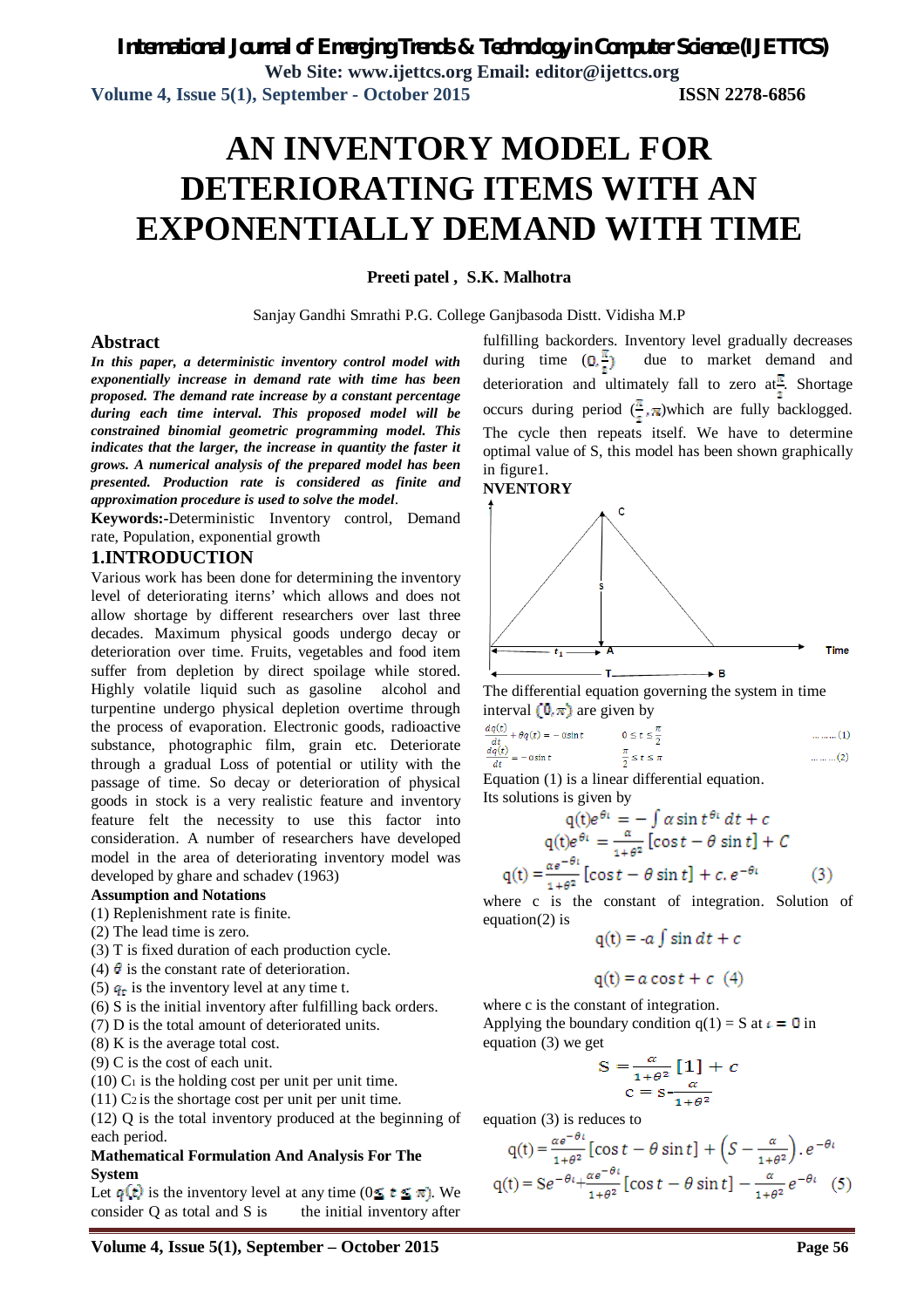# *International Journal of Emerging Trends & Technology in Computer Science (IJETTCS)* **Web Site: www.ijettcs.org Email: editor@ijettcs.org**

# **Volume 4, Issue 5(1), September - October 2015 ISSN 2278-6856**

applying the boundary condition at  $t = \frac{\pi}{6}at q(t) = 0$  in equation (4) we get  $0.01$ c

$$
O=O+C
$$
  
Or c = 0

Therefore

$$
q(t) = \alpha \cos t \qquad \frac{\pi}{2} \le t \le \pi
$$

now since at  $t = \frac{\pi}{2} q(t) = 0$ 

so equation (5) reduces to

$$
0 = Se^{-\theta_{\frac{\pi}{2}}^{\pi}} + \frac{\alpha e^{-\theta_{\frac{\pi}{2}}^{\pi}}}{1 + \theta^2} \left[ -\frac{\pi}{2} \right] - \frac{\alpha}{1 + \theta^2} e^{-\theta_{\frac{\pi}{2}}^{\pi}}
$$

Therefore,

$$
s = \frac{\alpha}{1 + \theta^2} \left[ 1 + \frac{\pi}{2} \right]
$$

$$
s = \frac{\alpha(2 + \pi)}{2(1 + \theta^2)}
$$

Hence deteriorated amount of inventory will be

$$
D = S - \int_0^{\frac{\pi}{2}} \sin t \, dt
$$
  
=  $S + a$   
=  $\alpha \left[ \frac{\alpha (2 + \pi)}{2(1 + \theta^2)} + 1 \right]$   
=  $\frac{\alpha}{2} \left[ \frac{(4 + \pi) + 2\theta^2}{2(1 + \theta^2)} \right]$  (8)

Total average number of units in inventory during  $(0, \frac{\pi}{2})$ 

$$
q_{1(t_1)} = \frac{1}{T} \left[ \int_0^{\frac{\pi}{2}} q(t) dt \right]_0^{\frac{\pi}{2}}
$$

$$
= \frac{1}{T} \left[ \frac{Se^{-\theta t}}{-\theta} + \frac{a}{(1+\theta^2)} \left\{ \frac{a^{-\theta t}}{(1+\theta^2)} \left[ \sin t - \theta \cos t \right] + \frac{\theta e^{-\theta t}}{(1+\theta^2)} (\cos t - \theta \sin t) \right\} + \frac{ae^{-\theta t}}{\theta(1+\theta^2)} \right]_0^{\frac{\pi}{2}}
$$
  

$$
= \frac{1}{T} \left[ \frac{se^{-\theta t}}{-\theta} + \frac{ae^{-\theta t}}{(1+\theta^2)^2} \left[ (1+\theta^2) \sin t \right] + \frac{ae^{-\theta t}}{\theta(1+\theta^2)^2} \right]_0^{\frac{\pi}{2}}
$$
  

$$
= \frac{1}{T} \left[ \frac{se^{-\theta t}}{-\theta} + \frac{ae^{-\theta t}}{(1+\theta^2)^2} \left[ \sin t \right] + \frac{ae^{-\theta t}}{\theta(1+\theta^2)^2} \right]_0^{\frac{\pi}{2}}
$$

Using equation (7) above equation become

$$
q1(t_1) = \frac{1}{T} \left[ \frac{\alpha(2+\pi)e^{-\theta t}}{2(1+\theta^2)-\theta} + \frac{ae^{-\theta t}}{(1+\theta^2)^2} [\sin t] + \frac{ae^{-\theta t}}{\theta(1+\theta^2)^2} \right]_0^{\frac{\pi}{2}}
$$
  
= 
$$
\frac{ae^{-\theta t}}{T(1+\theta^2)} \left[ \sin t + \frac{1}{0} - \frac{(2+\pi)}{2\theta} \right]_0^{\frac{\pi}{2}}
$$
  
= 
$$
\frac{ae^{-\theta t}}{T(1+\theta^2)} \left[ \frac{2\theta \sin t + 2 - 2 - \pi}{2\theta} \right]_0^{\frac{\pi}{2}}
$$
  
= 
$$
\frac{ae^{-\theta t} (2\theta \sin t - \pi)}{2T(1+\theta^2)^{\theta}}
$$
(9)

Also average number of units in shortage during  $\left(\frac{\pi}{4}, \pi\right)$ are

$$
q_{2(t_1)} = \frac{1}{r} \int_{\frac{\pi}{2}}^{\pi} q(t) dt = \frac{1}{r} \int_{\frac{\pi}{2}}^{\pi} a \cos t dt
$$
  
= 
$$
\frac{1}{T} [\alpha \sin t]
$$
  
= 
$$
\frac{1}{r} \left[ \sin \pi - \sin \frac{\pi}{2} \right] = \frac{-\alpha}{r}
$$
 (10)

In equation (10) negative sign shows the shortage. Finally average total cost per unit time is given by

$$
K = \frac{a e^{-\theta t} (2\theta \sin t - \pi) c_1}{2T(1+\theta^2)^{\theta}} - \frac{ac_2}{2} + \frac{ac_2}{2} \frac{\alpha}{2} \left[ \frac{(4+\pi)+2\theta^2}{2(1+\theta^2)} \right]
$$
(11)

Here c is the total cost of each unit, C1 is holding cost per unit per unit time, C<sub>2</sub> is the shortage cost per unit per unit time,

To get the optimum value of t one need to apply the criteria of optimization as

$$
\frac{d\mathbf{R}}{dt} = \mathbf{0}
$$
  
\n
$$
\tau. e. \frac{ae^{-\theta t} \theta (2\theta \sin t - \pi) C_1}{2\tau (1 + \theta^2)} + \frac{ae^{-\theta t} (2\theta \cos t) C_1}{2\tau (1 + \theta^2)\theta} = 0
$$
\n(12)

The equation (12) is a transcendental equation. It can be solved numerically to get

optimum

value of t (say t)

Also

$$
\frac{d^2k}{dt^2}=\frac{ae^{-\theta t}\theta(2\theta\sin t-\pi)C_1}{2T(1+\theta^2)\theta}-\frac{ae^{-\theta t}\theta(2\theta\cos t)C_1}{2T(1+\theta^2)\theta}+\frac{-2ae^{-\theta t}\theta^2(\cos t)C_1}{2T(1+\theta^2)\theta}-\frac{2ae^{-\theta t}\sin tC_1}{2T(1+\theta^2)\theta}
$$

Verify the optimum value of t Therefore total optimum cost

$$
k^* = \frac{ae^{-\theta t^*}\theta(2\theta\sin t^* - \pi)C_1}{2T(1+\theta^2)\theta} - \frac{aC_2}{T} + \frac{aC}{2}\left[\frac{(1+\pi)+2\theta^2}{(1+\theta^2)}\right]
$$

#### **Conclusion**

In this paper, an order level production inventory model for deteriorating item is presented. The demand rate increase exponentially with time. In this, the production rate depends on demand. The approximate9 expression for holding cost deterioration cost and total cost of the system of obtained. Cost minimization technique is used to get the solution.

## **References**

- [1]. Datta T.K. (1992) A note on a replenishment policy for an inventory model with linear trend in demand and shortage. journal of Opl. Res. Soc. 43, 993-1001.
- [2]. Dave U. (1989) on a heuristic inventory replenishment rule rule for item with a linearly increasing demand incorporating shortage. J. Opl. Res. Soc. 40, 827-830.
- [3]. Dave U.(1989) a deterministic lot size inventory model with shortages and a linear trend in demand. Navel Res. Logist, 36, 507-514.
- [4]. Donaldson W.A. (1977) inventory replenishment policy for a liner trend in demand an analytical solution. Operational Res. Quarterly (28)663-670
- [5]. Goyal S.K. Morin, D. and Nebebe, F.(1992)the finite horizon trened inventory replenishment problem with shortage J. Opl. Res, soc.43,1173-1178.
- [6]. Haping xu and hsu –(pin)BEN Wang (1990) an economic ordering policy model for deteriorating